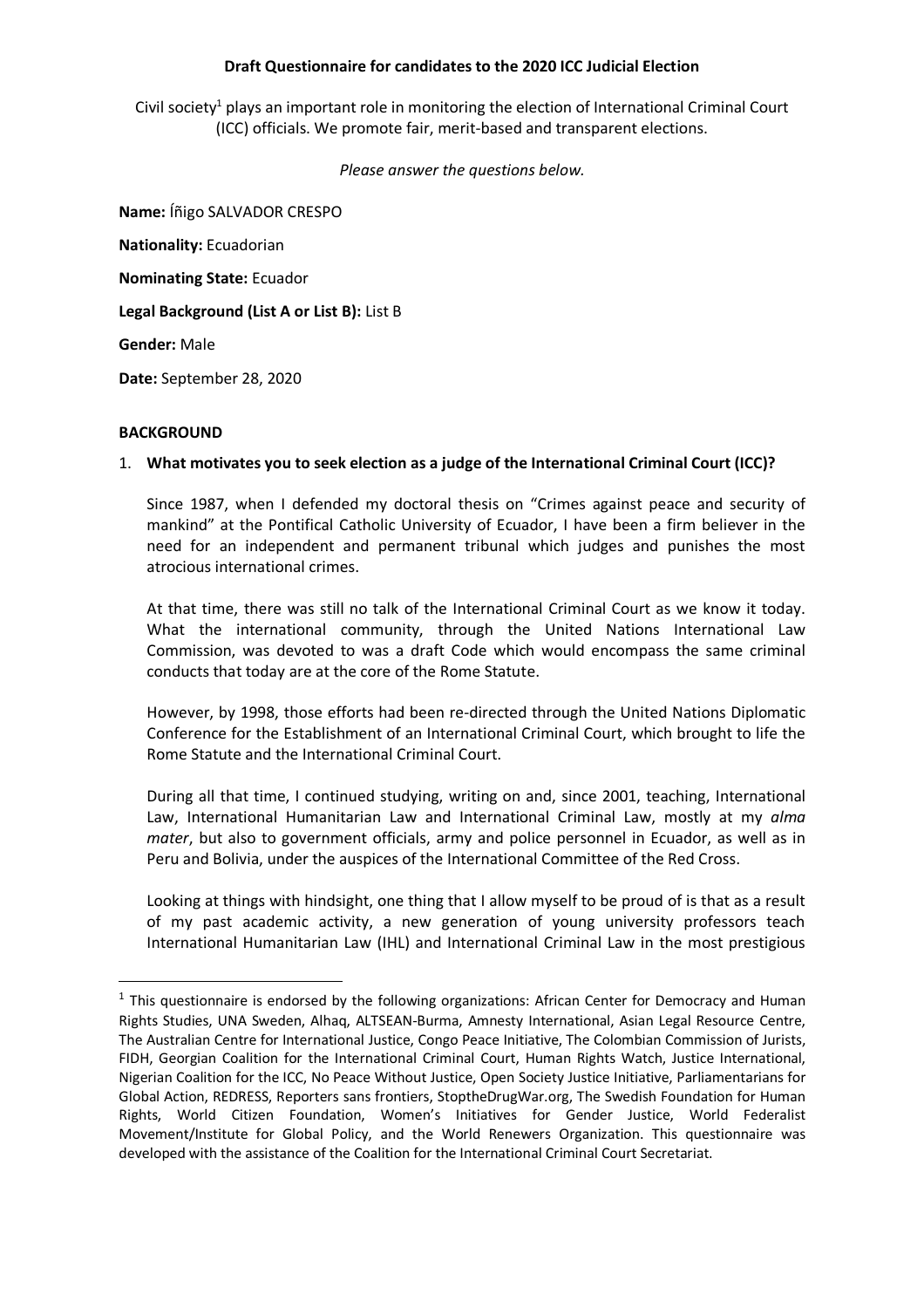universities in Ecuador. I even count among my former IHL students an ICRC Delegate in the Sudan.

In addition to that, I have been an Ecuadorian diplomat, a Legal Officer at the United Nations Compensation Commission for Iraq-Kuwait and an independent lawyer, with experience in litigation before the International Court of Justice. And now, as Attorney General of Ecuador, I have acted as the accusing party in several criminal trials in which the State is the victim.

For me, then, being elected to a seat at the International Criminal Court would not only be the fulfillment of a lifetime vocation, but above all the best opportunity to put this experience to the service of international criminal justice.

This is my main motivation to seek a seat at the International Criminal Court.

# 2. **What do you believe are the most important challenges and achievements of the ICC in its first 18 years?**

The most important achievement of the International Criminal Court is the establishment and consolidation of an international criminal justice regime, to which 123 States adhere and which has been working permanently and effectively for nearly two decades now. In an international community traditionally driven by self-interest, the very establishment of the International Criminal Court is *per se* an unprecedented success.

At a more concrete level, it is also an important achievement the issuance of a number of precedent setting decisions in cases that have given rise to great expectations among the international community. For instance, the final decision in The Prosecutor v. Thomas Lubanga Dyilo (2014) provides a good example of a positive public response to the work of the International Criminal Court, since, being the International Criminal Court's first decision, it set a landmark in the history of international law and international criminal justice. The crimes thereby punished, i.e., enlisting and conscripting of children under the age of 15 and using them to participate actively in hostilities, addressed a criminal phenomenon that had at that time generated a worldwide outcry. In spite of the time the entire proceedings took (8 years), the general perception by the public and States Parties was of enthusiastic approval.

# 3. **What do you believe are some of the major challenges confronting the ICC and Rome Statute system currently and in the coming years?**

In the present times, the main challenge the International Criminal Court faces is the misunderstanding by some governments –and their acting on the basis of such misperception– that the principle of complementarity as predicated by the Rome Statute, and on which the International Criminal Court bases its jurisdiction over the most atrocious crimes, is a menace to their sovereignty that warrants tearing down the international criminal justice regime created by the Rome Statute. This misconception fails to identify the nature of the International Criminal Court as a last resort tribunal, that only acts whenever the States that have the obligation to try the perpetrators of international crimes, fail to do so because they lack the necessary capabilities or simply the political will. These governments also seem to fail to comprehend that power entails responsibility, and that they have the obligation under International Law to prevent or punish those who commit the most atrocious international crimes.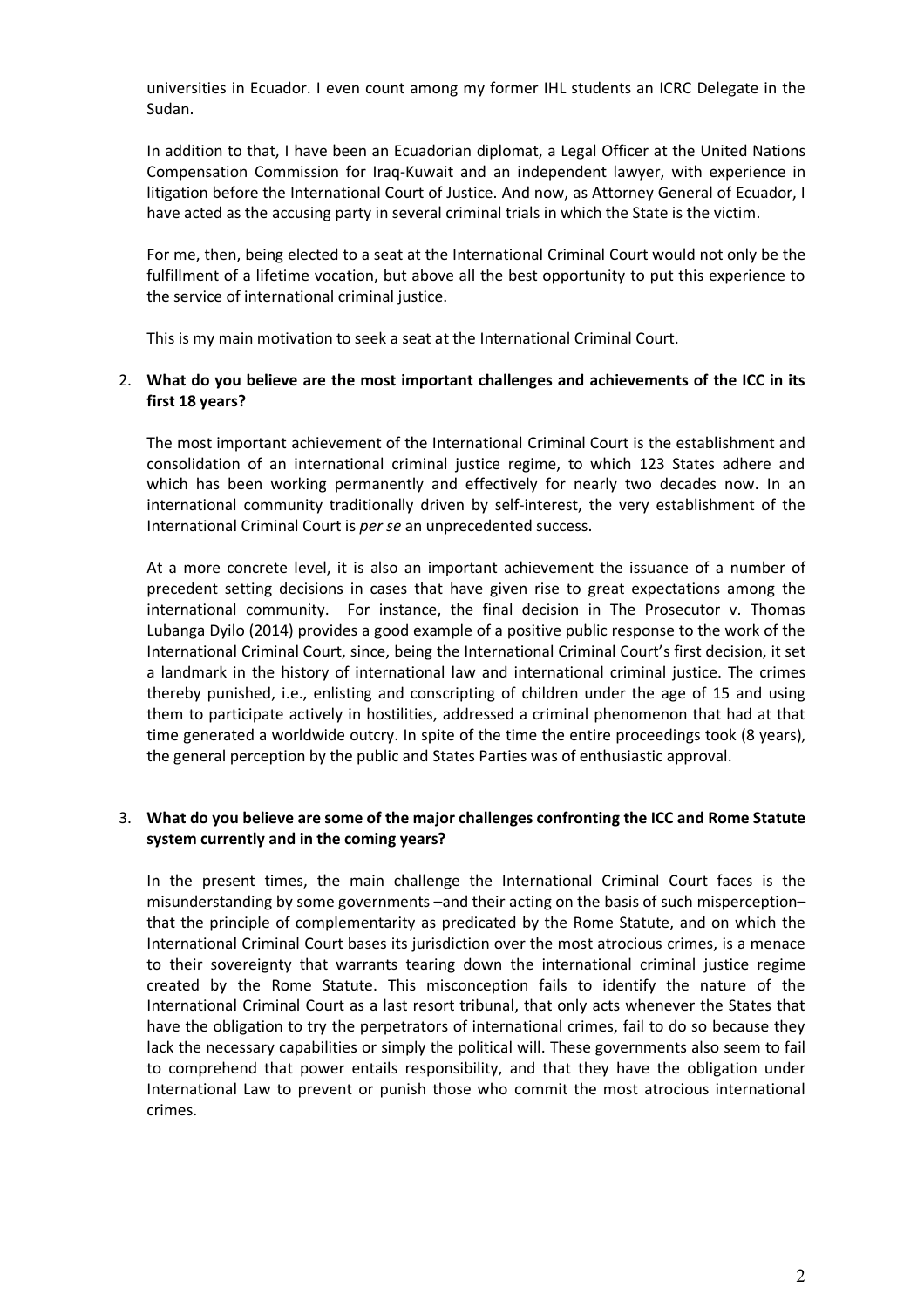Another important trial facing International Criminal Court is the need to enhance the Rome Statute's membership. There are currently 30 States that signed the Rome Statute but never ratified it; many of them could still be encouraged, through a well orchestrated campaign, to join the Rome Statute regime. There would still be a remaining 40-some countries that have neither signed nor ratified the Rome Statute and could also be encouraged to join. The result of this would be at least twofold: (a) The higher the number of countries that make part of the Rome Statute international criminal justice regime, the more isolated would be those countries that stay away from it and those that undermine the fight against impunity. (b) An increase in the membership of the Rome Statute would result in the growth of political support and financial resources for International Criminal Court to carry out its work in a more expedited manner.

The issue of efficiency of International Criminal Court is a challenge in itself, since one of the main lines of criticism addressed at International Criminal Court is the protraction of its processing times and decisions that are perceived as late.

For instance, from the perspective of the public perception only (although from a strictly legal standpoint I do not disagree with the Court's decision), the acquittal of former Congolese vicepresident Jean-Pierre Bemba in The Prosecutor v. J.-P. Bemba Gombo (2018) had, in my view, a negative response. After a 10-year trial, a decision that while acknowledging that Mr. Bemba's troops committed war crimes and crimes against humanity in the Central African Republic, determined that the evidence available was insufficient to prove his "command responsibility", was a big disappointment to the victims and Court supporters, and justified those who criticized the International Criminal Court for its lengthy proceedings and questionable results.

Adopting legal and practical measures in order to shorten processing times and, therefore, reaching more timely decisions would definitely add to the Court's credibility.

## **LEGAL SYSTEM**

## 4. **The Rome Statute seeks judges representing all of the world's major legal systems.**

**a) Which legal system is your country part of?**

Ecuador belongs to the Roman-Germanic Civil Law legal system.

## **b) Please describe any knowledge or experience you have working in or with other legal systems.**

As State Attorney General of Ecuador, during the past 26 months I have led the legal teams that defend Ecuadorian interests in judicial proceedings in many different foreign jurisdictions, as well as in arbitration proceedings in the most diverse international venues. Many of this jurisdictions belong to the Common Law system. I have, therefore, become acquainted with many of the legal principles, methods and rules that, in particular, the Common Law system comprises.

#### **LANGUAGE ABILITIES**

5. **The Rome Statute requires every candidate to have excellent knowledge of and be fluent in English or French.**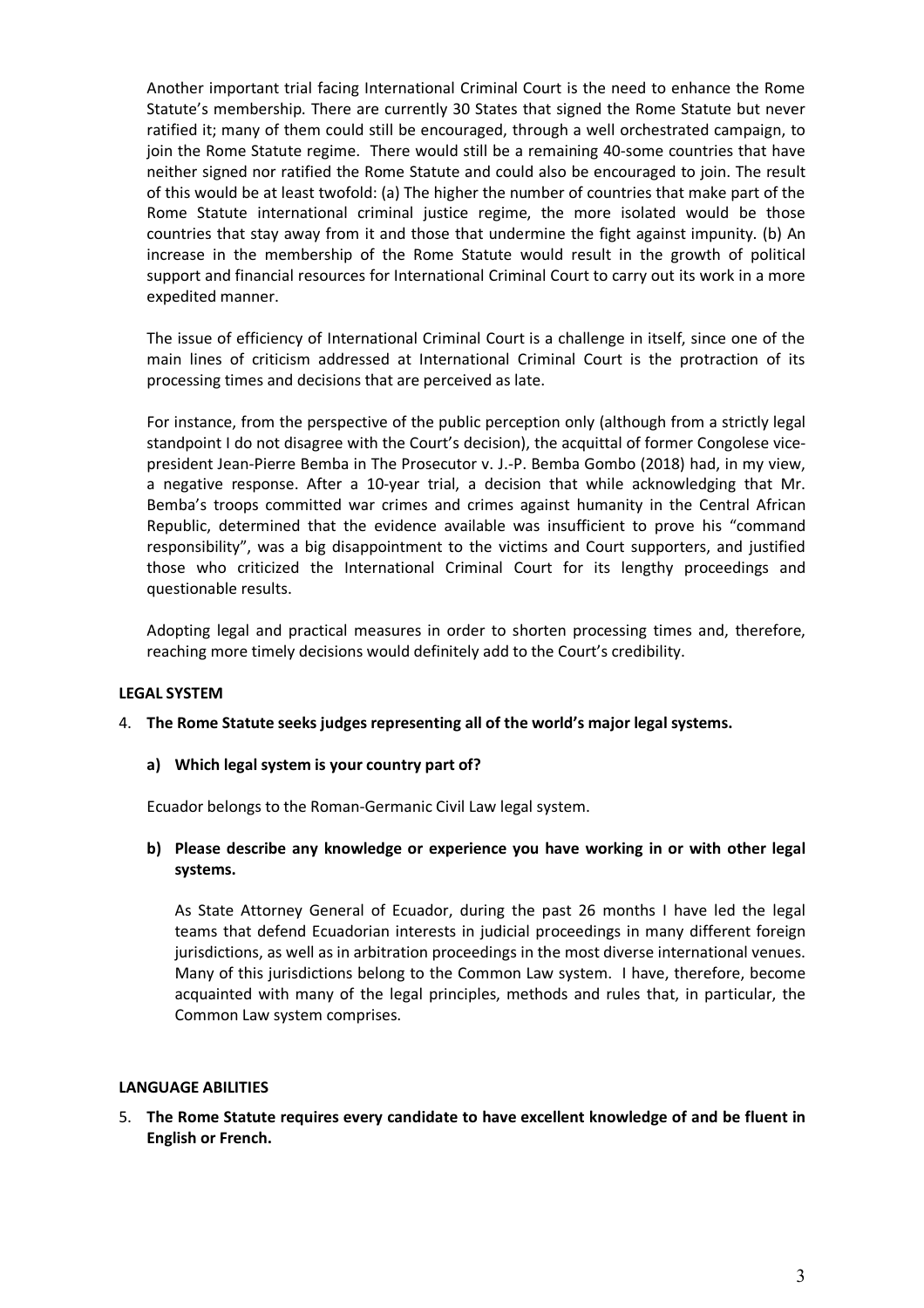## a) **What is your native language?**

My native language is Spanish.

# b) **What is your knowledge and fluency in English? If it is not your native language, please give an example of your experience working in English.**

I am fluent in English. I obtained the Cambridge University Certificate of Proficiency in English in 1979. In 1993, I obtained the Language Proficiency Certificate issued by the Staff Administration and Training Division of the United Nations Office of Human Resources Management.

Most of my fourth level courses in the Master's Programme at the Graduate Institute of International Studies, in Geneva, were held in English, and exams and essays had to be submitted in that language.

Later, during my work as Head of the Departure Claims Unit at the United Nations Iraq-Kuwait Compensation Commission (1992-1996), all of the work, including report and decision drafting, was conducted in English.

My article "Making good for forced exodus: compensation for departure from Iraq or Kuwait – Claims of individuals: A Claims", in Christopher Gibson et al. (eds.), *War Reparations and the Un Compensation Commission. Designing Compensation After Upheaval,* Oxford University Press, 2015, is a good example of my writing skills.

# c) **What is your knowledge and fluency in French? If it is not your native language, please give an example of your experience working in French?**

I took French courses in university in Ecuador from 1985 to 1987. Later, in 1988, I was posted to Geneva as Third Secretary of the Permanent Mission of Ecuador to the United Nations. Everyday life in Geneva made it necessary for me to empirically complement the theoretical knowledge I had of French.

Some of the fourth level courses I took as part of the Master's Programme at the Graduate Institute of International Studies, in Geneva, were held in French, and exams and essays had to be submitted in that language.

In 1993, I obtained the Language Skills Certificate *(Certificat d'aptitudes linguistiques)* issued by the Staff Administration and Training Division of the United Nations Office of Human Resources Management.

I regularly read French legal treatesis and essays, as well as literature.

# **LIST A OR B CRITERIA**

- 6. **Your response to this question will depend on whether you were nominated as a List A candidate or a List B candidate.** 
	- **a) For List A candidates:**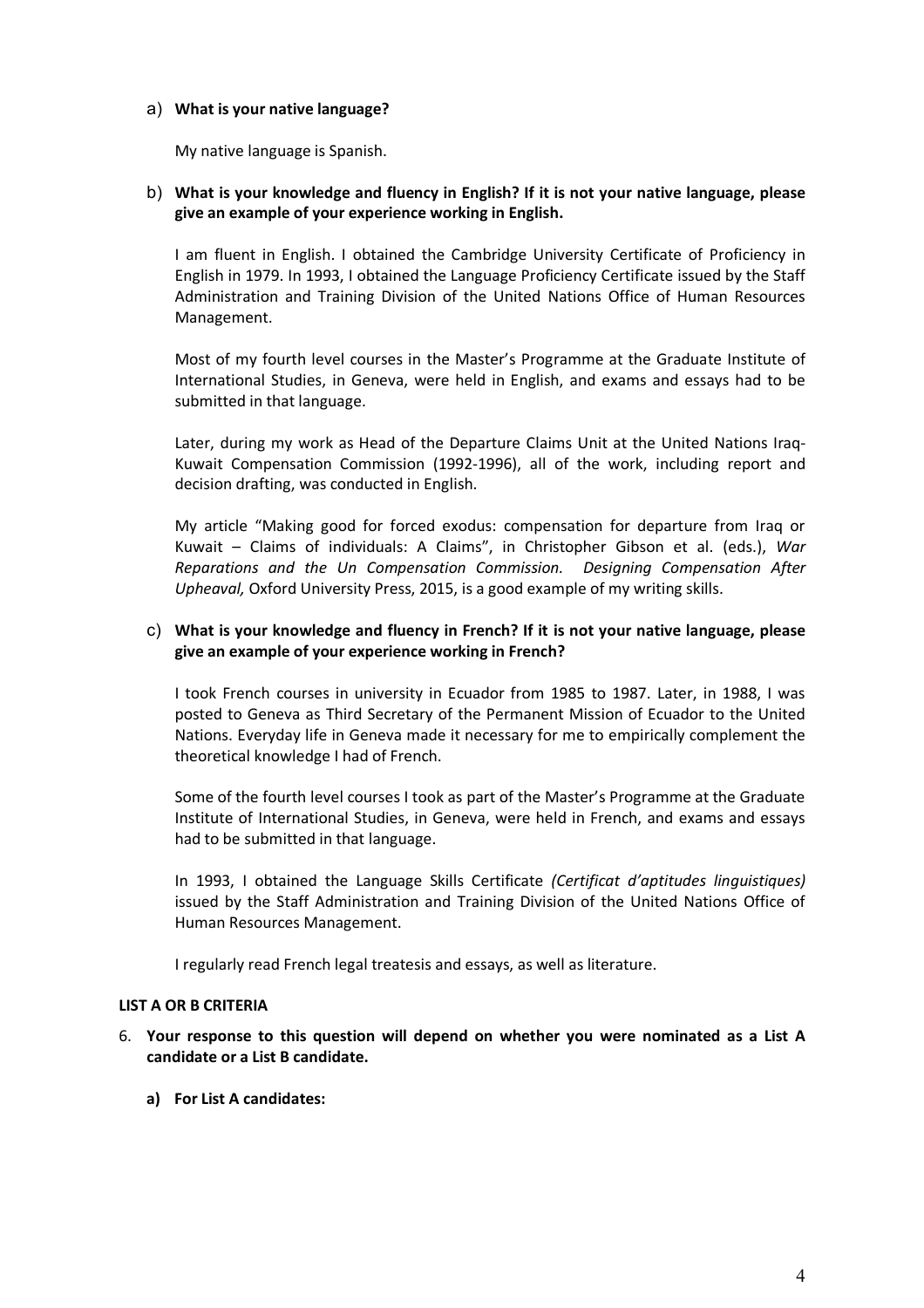- **How would you describe your competence in relevant areas of international law outside of the field of international criminal law, such as international humanitarian law and international human rights law?**

Not applicable

#### **b) For List B candidates:**

#### - **How would you describe your competence in criminal law and procedure?**

As State Attorney General of Ecuador I have the duty to participate as the accusing party in any criminal proceedings where the victim is the State, such as in "white collar" crimes. During the past 26 months since I took office, I have been the accusing party in a number of such criminal proceedings. That has required me to deepen my knowledge of Ecuadorian Criminal Law in general and, more specifically, of crimes where the victim is the State, as well as with Ecuadorian Criminal Procedure.

## - **How would you describe your experience in criminal proceedings?**

Although Criminal Law and Procedure has not been the domain of my previous specialization and practice, the intensive exposure to criminal proceedings during the past 26 months as State Attorney General has been extremely enriching and has inclined me towards deepening my interest in further studying and practicing this part of the law.

The work carried out in criminal proceedings in close coordination with the State General Prosecutor, who takes the leading role as the accusing party in all kinds of crimes, has allowed me to get a first hand approach to the production and assessment of evidence, witness interrogation, as well as pleading before the court, which, in the cases taken up by the Attorney General, occurs mostly at National (Supreme) Court of Justice level and facing some of the most experienced criminal trial lawyers in Ecuador.

## **OTHER EXPERTISE AND EXPERIENCE**

**The ICC is a unique institution, as such ICC judges face a number of unique challenges (including managing a regime of victims' participation and witness protection in complex situations, including of ongoing conflict). Even judges with significant prior experience managing complex criminal trials may not necessarily possess requisite skills and knowledge needed to manage these challenges.** 

## 7. **Is there any area of expertise, knowledge or skillset which you would like to enhance through workplace trainings?**

In addition to deepening my knowledge and reinforcing a practical approach to the Rules of Procedure and Evidence and other regulations of the Court, I would be very interested in enhancing my by now general knowledge of crimes against children as well as sex and gender based crimes.

8. **Please provide examples of your legal expertise in other relevant areas such as the crimes over which the ICC has jurisdiction, the management of complex criminal and mass crimes cases, or the disclosure of evidence.**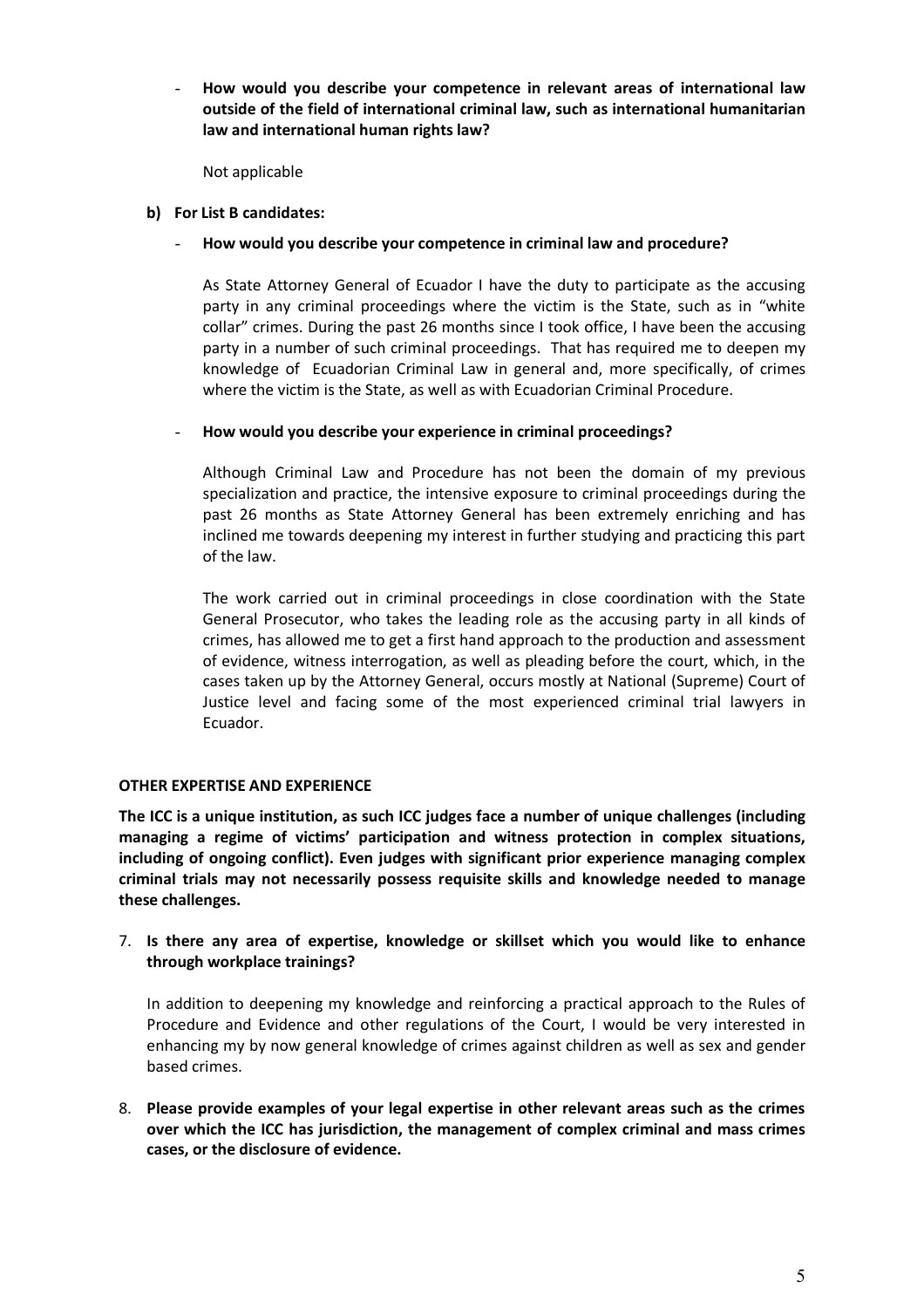I have developed extensive experience in the fields of international law, international humanitarian law and the law of human rights throughout the course of my career. Much of my career has been devoted to the resolution of international claims before international courts and tribunals as well as through administrative proceedings.

Early in my career (1992-1996), I had the privilege to serve with the United Nations Compensation Commission (UNCC) in Geneva, Switzerland, as Head of the Category "A" Claims Unit, one of the largest claims categories with a significant humanitarian dimension. I was in charge of a 20-plus person team that processed close to 1 million claims filed by persons who, as a result of the Iraqi invasion of Kuwait, were forced to leave Iraq or Kuwait. The mass claims processing methodologies that we developed entailed on the ground fact-finding, analysis of international evidentiary, compensation and humanitarian law and principles, as well as the application of innovative machine technologies.

In addition to my professional experience in private practice and public service, I also have extensive experience in the academic domain in the field of international law generally, and international criminal law and humanitarian law in particular. This experience is of particular relevance to the work of a judge at International Criminal Court, as I have a solid theoretical understanding of the legal issues that are at the core of the work of the International Criminal Court.

In 1985, I obtained my Doctor in Jurisprudence degree<sup>2</sup> from Pontifical Catholic University of Ecuador (PUCE) having written and defended a doctoral thesis on the Draft Code of Crimes Against Peace and Security of Mankind—the direct predecessor of the Rome Statute. That was the beginning of my life-long interest in crimes against humanity (a category that then included the crime of genocide), war crimes and the crime of aggression.

Following the entry into force of the Rome Statute in 2002, I published my doctoral thesis along with two of my other articles *(From Nuremberg to Rome. The International Criminal Court's Long Journey and Ecuador, the International Criminal Court and International Humanitarian Law)* in a volume titled *International Criminal Law. Studies in Perspective (Centro de Publicaciones PUCE*, 2004).

Since 2001, I have taught the general course on Public International Law at PUCE's Law School.<sup>3</sup>

In addition, I have served as an instructor in ICRC training courses on International Humanitarian Law for, among others, military and police personnel in Ecuador (several years starting 2008), Peru (2014) and Bolivia (2015). These courses have addressed, among other topics, the Rome Statute and International Criminal Court as they pertain to the activities of security personnel.

As the Director of the Centre for Research in International Law (CIDI) at PUCE, I also facilitated the conclusion of a cooperation agreement with the ICRC in 2014. As a result, PUCE included International Law of Armed Conflict and International Criminal Law as elective courses in the

 <sup>2</sup> *Doctor en Jurisprudencia* (Doctor in Jurisprudence) was the end degree that Law Schools in Ecuador granted before the Bologna Process nomenclature was adopted in 2010, when the Organic Act on Higher Education was passed. It is not an equivalent to Bologna Process' Ph.D. degree.

<sup>&</sup>lt;sup>3</sup> Due to my duties as Ecuador's State Attorney General, since July 2018 I suspended my teaching activities at the university.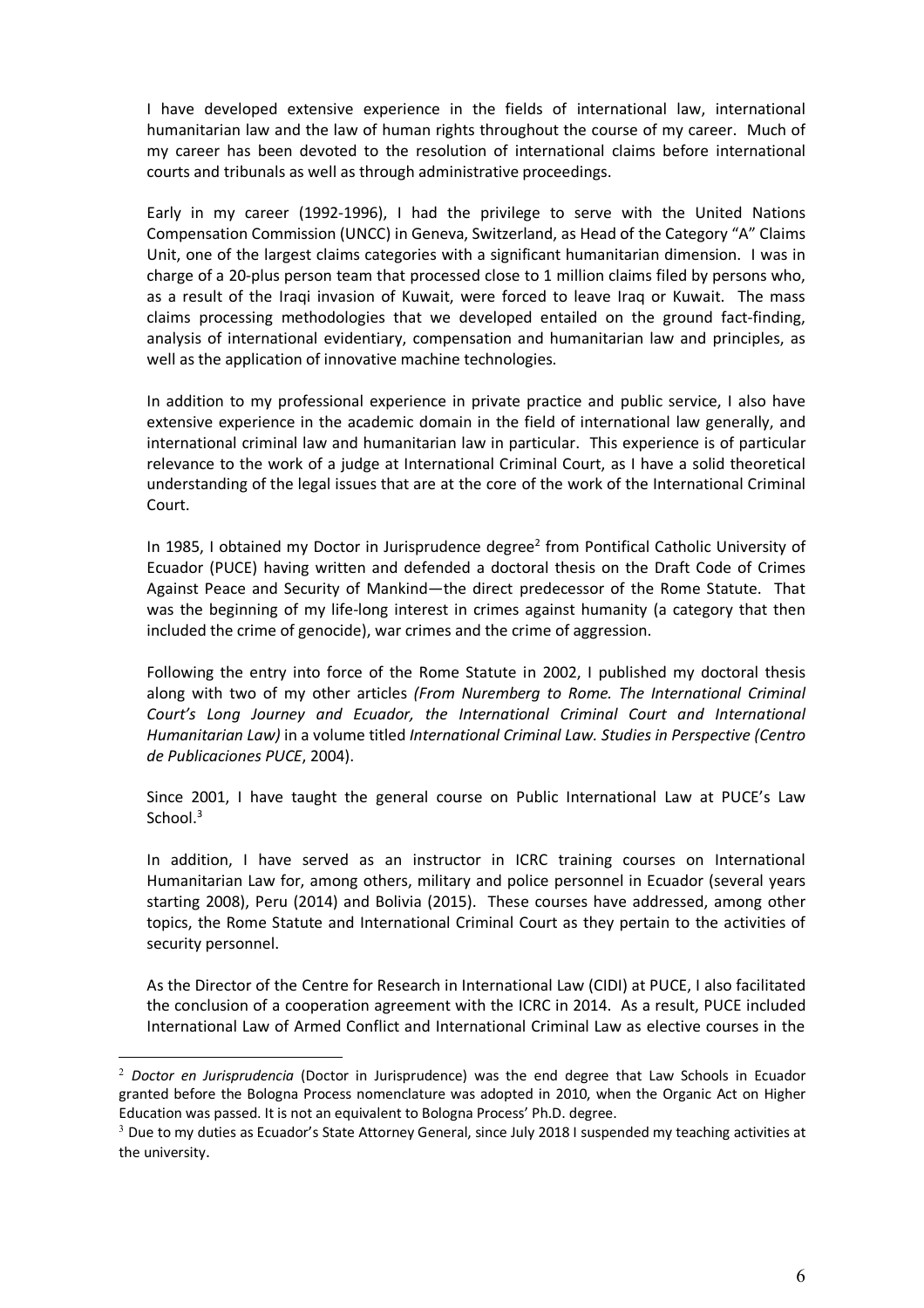regular law curriculum. Since that time, I have taught those two courses every other term at PUCE.

# 9. **Please describe the aspects of your career, experience or expertise outside your professional competence that you consider especially relevant to the work of an International Criminal Court judge.**

Following my return to Ecuador from Geneva in September 1996, I re-entered private law practice, focusing my practice predominantly on international litigation. Notably, I appeared before the International Court of Justice (ICJ) as the only Ecuadorian member of the legal team that advised the Government of Ecuador in the "Case concerning Aerial Herbicide Spraying (Ecuador v. Colombia)". This dispute was brought before the ICJ in 2008 and settled in 2013, in terms favourable to Ecuador. I also appeared in 2009 before the Tribunal of Justice of the Andean Community, the highest supranational tribunal of the integration regime maintained by Bolivia, Colombia, Ecuador and Peru since 1969. There, I represented the claimant in an important case that ended in the revocation of an illegally granted patent belonging to a multinational pharmaceutical company.

In July 2018, I was appointed Ecuador's State Attorney General, a position which I continue to occupy today. One of my key functions is the oversight of Ecuador's defence in international litigation, including before the Inter-American Court of Human Rights, the Inter-American Commission on Human Rights, and investor-State arbitral tribunals formed under international treaties.

As State Attorney General since August 2018, I am also responsible for prosecuting crimes where the State is a victim, such as in white-collar crimes (along with the State General Prosecutor, competent for all criminal offenses). In the past two years, I have brought a number of such prosecutions and actively participated in the corresponding trials, including oral hearings, many of which have ended with guilty verdicts against the individuals accused.

## **EXPERIENCE AND PERSPECTIVE RELATED TO SEXUAL AND GENDER BASED CRIMES (SGBCs)**

## 10. **Please describe any experience you may have in dealing with SGBCs, including in addressing misconceptions relating to SGBCs.**

I do not have any specific practical experience in dealing with SGBCs.

However, as I describe in question No. 25 below, under my instructions strict protocols agains sexual harassment and violence were implemented at the Catholic University Law School when I was its Dean, as well as at the Office of the State Attorney General, during my tenure as State Attorney General.

I am aware that the specific situations that have been examined and decided upon under the above schemes are, in terms of their gravity and dimension, far from those with which I will be faced if elected to the International Criminal Court, but I believe that they have provided me with the necessary sensitivity and exposure towards the rights and needs of the victims of sex and gender-based offenses, which are present in most instances of war crimes, crimes against humanity and the crime of genocide.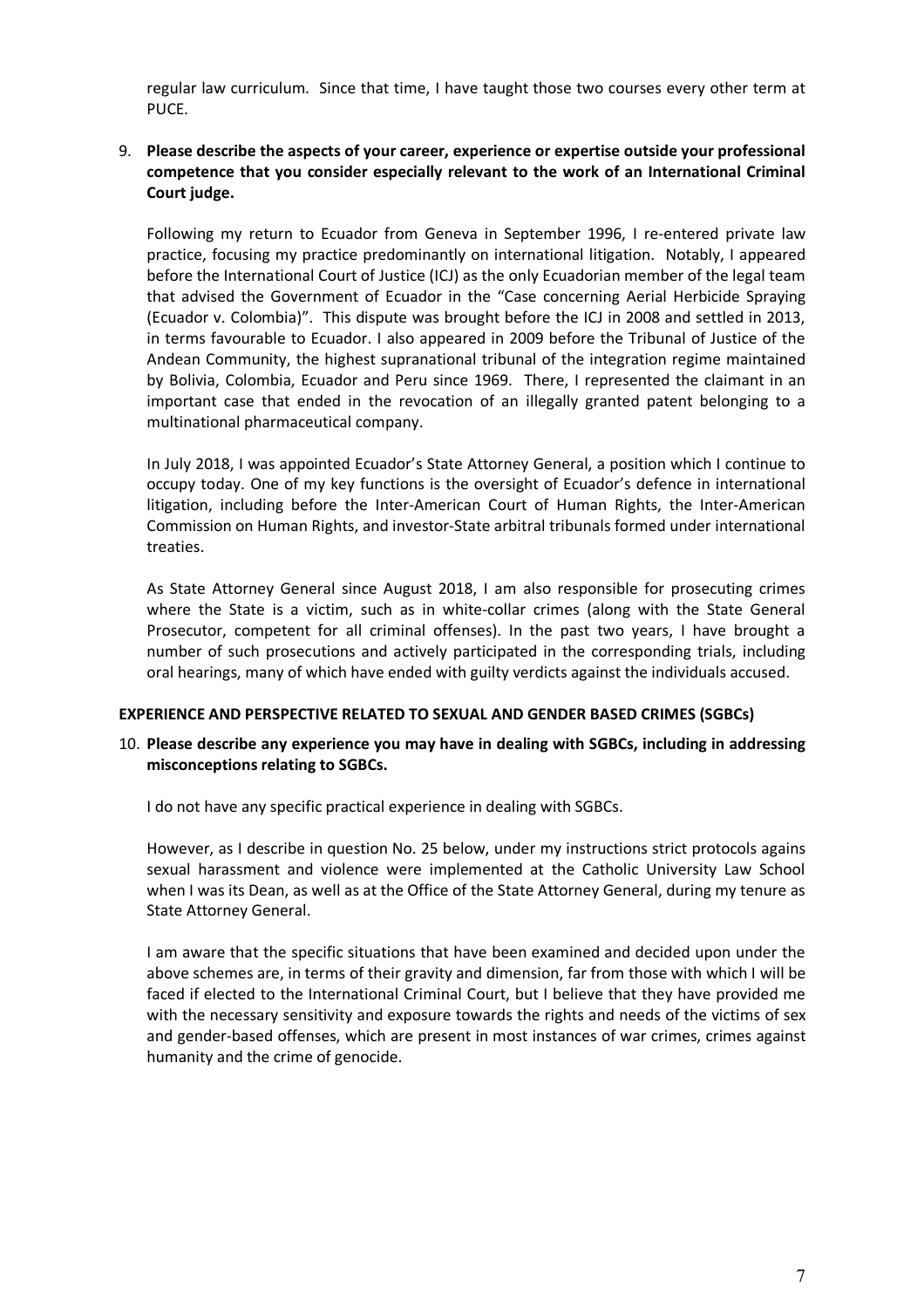#### **EXPERIENCE AND PERSPECTIVE RELATED TO CRIMES AGAINST CHILDREN**

11. **Please describe any experience you may have in addressing crimes against and affecting children and related issues, including dealing with child witnesses.** 

I do not have specific experience in dealing with crimes against children, but I am willing to undertake any training available in the International Criminal Court, if elected.

#### **EXPERIENCE AND PERSPECTIVE RELATED TO VICTIMS**

## 12. **Please describe any experience that you may have relevant to the right of victim participation before the ICC and reparations for victims of mass atrocities.**

As explained above (see the answer to question No. 8 above), the work of the team I supervised at the United Nations Compensation Commission for the assessment of evidence attached to claims for departure from Iraq or Kuwait, involved very innovative mass claims processing techniques such as sampling and computerized matching. I believe that the same techniques or new versions of them with the necessary adaptations to a much more serious reality (i.e. that in which the crimes under International Criminal Court jurisdiction occur) could be applied to evidentiary assessment and maybe other aspects of mass atrocities, with a view to providing the necessary reparation in an expedited manner.

## 13. **Do you have any specialised training and/or experience in providing protection and support to victims and witnesses participating in a case?**

No, I do not. But I am willing to undertake any training available in the International Criminal Court, if elected.

#### **EXPERIENCE RELATED TO FAIR TRIAL CONSIDERATIONS AND THE RIGHTS OF THE ACCUSED**

14. **Please describe any relevant experience implementing/advocating for the rights of the accused, including any specific experience managing fair trial considerations in criminal proceedings.**

I have no relevant experience relating to the matter.

## **HUMAN RIGHTS AND HUMANITARIAN LAW EXPERIENCE**

15. **Do you have any experience working with or within international human rights bodies or courts and/or have you served on the staff or board of directors of human rights or international humanitarian law organizations? Is so, please briefly describe this experience.**

No, I do not have any experience of work in international human rights of international humanitarian law organizations or bodies, other than those described in the answer to question No. 16 below.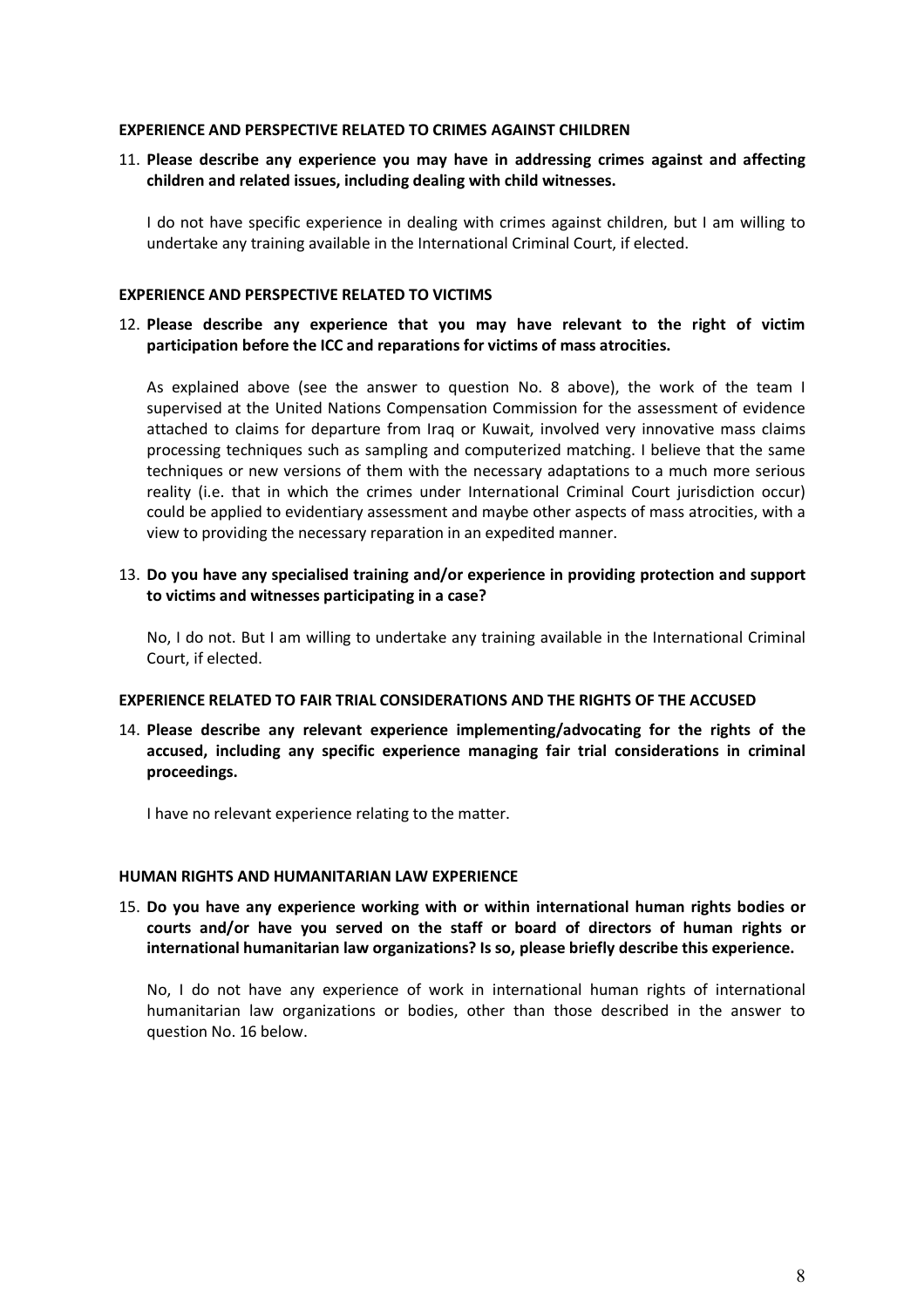16. **Have you ever referred to or applied any specific provisions of international human rights or international humanitarian law treaties within any judicial decision that you have issued within the scope of your judicial activity or legal experience?**

As a candidate from List B, this answer does not refer to judicial activity but rather to my general legal experience.

As Ecuador's State Attorney General, I represent the Republic of Ecuador before the Inter-American System of Human Rights. In this context, I have led during the past 26 months the defense of the State in the different phases of proceedings in several cases brought against Ecuador before the Inter-American Commission of Human Rights and Inter-American Court of Human Rights. The legal frame of reference for this activity includes the American Convention on Human Rights, the Protocol of San Salvador Additional to the American Convention on Human Rights in the Area of Economic, Social and Cultural Rights, the Inter-American Convention of Belem do Pará on the Prevention, Punishment and Eradication of Violence against Women, the Inter-American Convention to Prevent and Punish Torture, the Inter-American Convention Against Racism, Racial Discrimination, and Related Forms of Intolerance, among others. Many international human rights standards as set forth by the Inter-American Court of Human Rights have been invoked in these proceedings.

As described in the answer to question No. 8 above, I have taught International Humanitarian Law in form of elective courses in university and as training courses to the personnel of Armed Forces, Police and Public Service under the auspices of ICRC.

## **IMPLEMENTATION OF THE ROME STATUTE AND INTERNATIONAL CRIMINAL LAW**

17. **During the course of your judicial activity, if any, have you ever applied the provisions of the Rome Statute directly or through the equivalent national legislation that incorporates Rome Statute offences and procedure? Have you ever referred to or applied jurisprudence of the ICC,** *ad hoc,* **or special tribunals? If yes, please describe the context in which you did.**

As a candidate from List B, this answer does not refer to judicial activity but rather to my general legal and academic experience.

In the context of my academic activities over the past twenty years, as professor of International Humanitarian Law and International Criminal Law at the Pontifical Catholic University of Ecuador, as well as instructor for the International Committee of the Red Cross in Ecuador, Peru and Bolivia (see answers to questions Nos. 1 and 8 *supra)*, I have continuously referred to the jurisprudence of several international criminal tribunals, and their main decisions have been the subject of analysis in the classroom as well as in essays, monographs and thesis.

#### **EXPERIENCE AND PERSPECTIVE RELATED TO GENDER MAINSTREAMING**

#### 18. **Could you share examples of when you applied a gender perspective in the course of your professional career?**

The most meaningful example of applying gender perspective in the course of my professional career is the latest decisions I have made at the Office of the State Attorney General to appoint women to head 5 out of 7 National Directorates (70%), as well as 3 out of 5 Regional Directorates (60%), on the basis of their professional merits alone. It is expected that within the scope of their respective legal and administrative capacities, they, in turn, will apply the same perspective in the adoption of policies and decision making processes.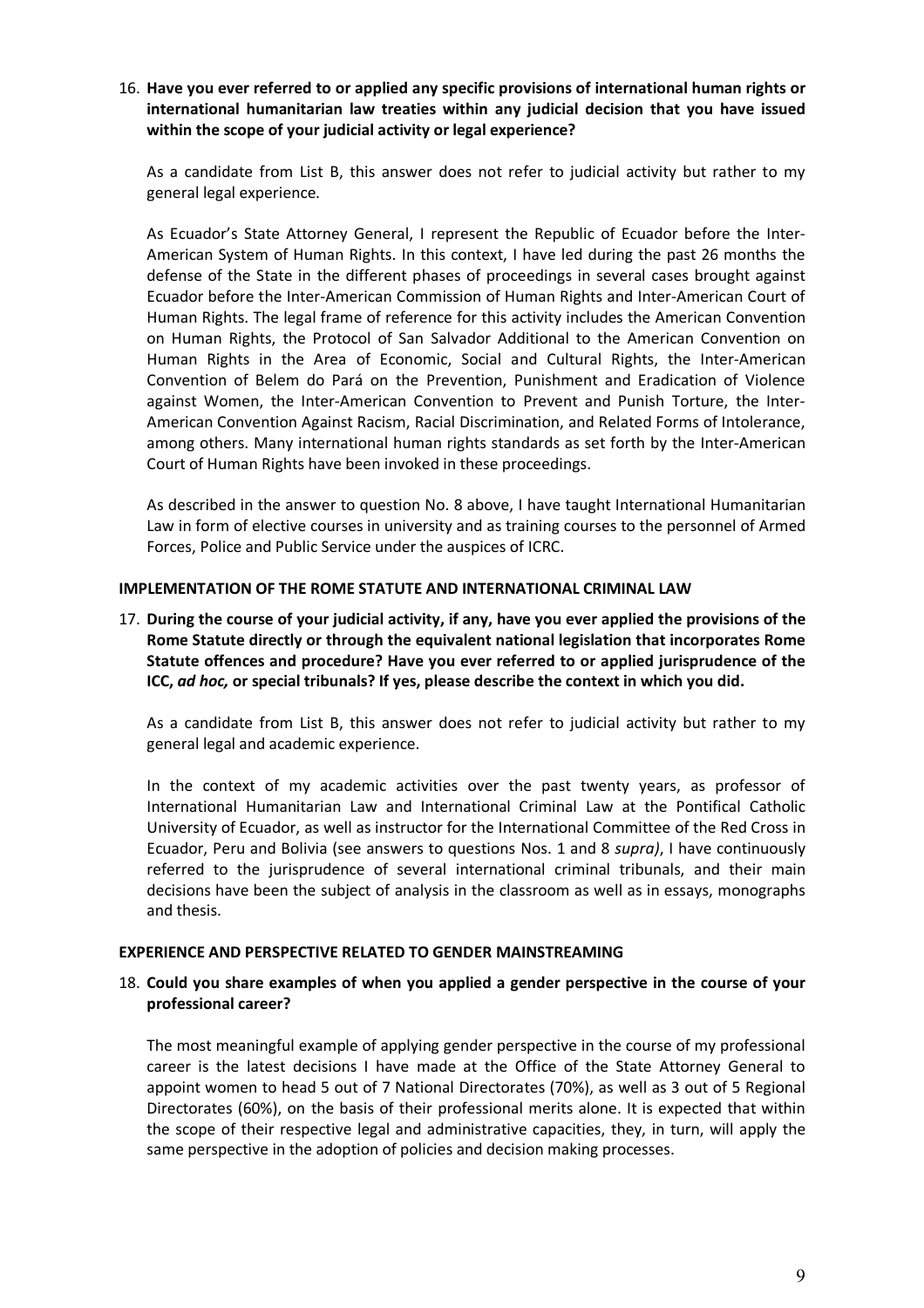#### **CRITERIA OF HIGH MORAL CHARACTER, INDEPENDENCE, IMPARTIALITY AND INTEGRITY**

# 19. **What, in your opinion, does the Rome Statute requirement of "high moral character" mean and how do you embody these characteristics? What in your opinion would be contrary to "high moral character"?**

When the Rome Statute refers to "high moral character" as one of the requirements for a person to be elected as Judge of the International Criminal Court, not only it replicates the wording used by the Statute of the International Court of Justice (article 2), which also requires such standard in the election of its judges, but it mostly sets forth a combination of attributes that a Judge in the highest world criminal court should possess.

A person of high moral character is someone honest and principled, courageus and loyal. High moral character can be translated into one single word, i.e. integrity.

Integrity, when applied to a Judge, means independence, impartiality, adherence to the law, continuous study and hard work.

Although integrity is a personal moral standard, it can be perceived by others, and it is usually those others who recognize a person as someone of high moral character.

I cannot say whether each of the characteristics mentioned above can be predicated of me. The fact is that I am a hard working person and that all I have earned in my life is the fruit of my labour. I have made a living from practising and teaching law, which is a noble and generous profession, in different environments. I have defended vigorously the rights of those who have entrusted me with their interests, but I have encouraged reaching agreements whenever possible. I enjoy the respect and trust of those who know me, specially my colleagues and former students. I acknowledge that although I am not a man of fortune, I am a very fortunate man indeed: I have shared the last 32 years of my life with my beloved wife Jimena; we have been blessed with three children, one grandson and, due for next December, one granddaughter.

What would be the contrary of high moral character? Plain dishonesty and opportunism. Translated to a judge: someone who is prone to external influence, disregards the law and is biased by prejudice.

## 20. **Have you ever resigned from a position as a member of the bar of any country or been disciplined or censured by any bar association of which you may have been a member? If yes, please describe the circumstances.**

No, I have never resigned to bar membership, nor have I been disciplined or censured by any bar association.

21. **It is expected that a judge shall not, by words or conduct, manifest or appear to condone bias or prejudice, including, but not limited to, bias or prejudice based upon age, race, creed, color, gender, sexual orientation, religion, national origin, disability, marital status, socioeconomic status, alienage or citizenship status.**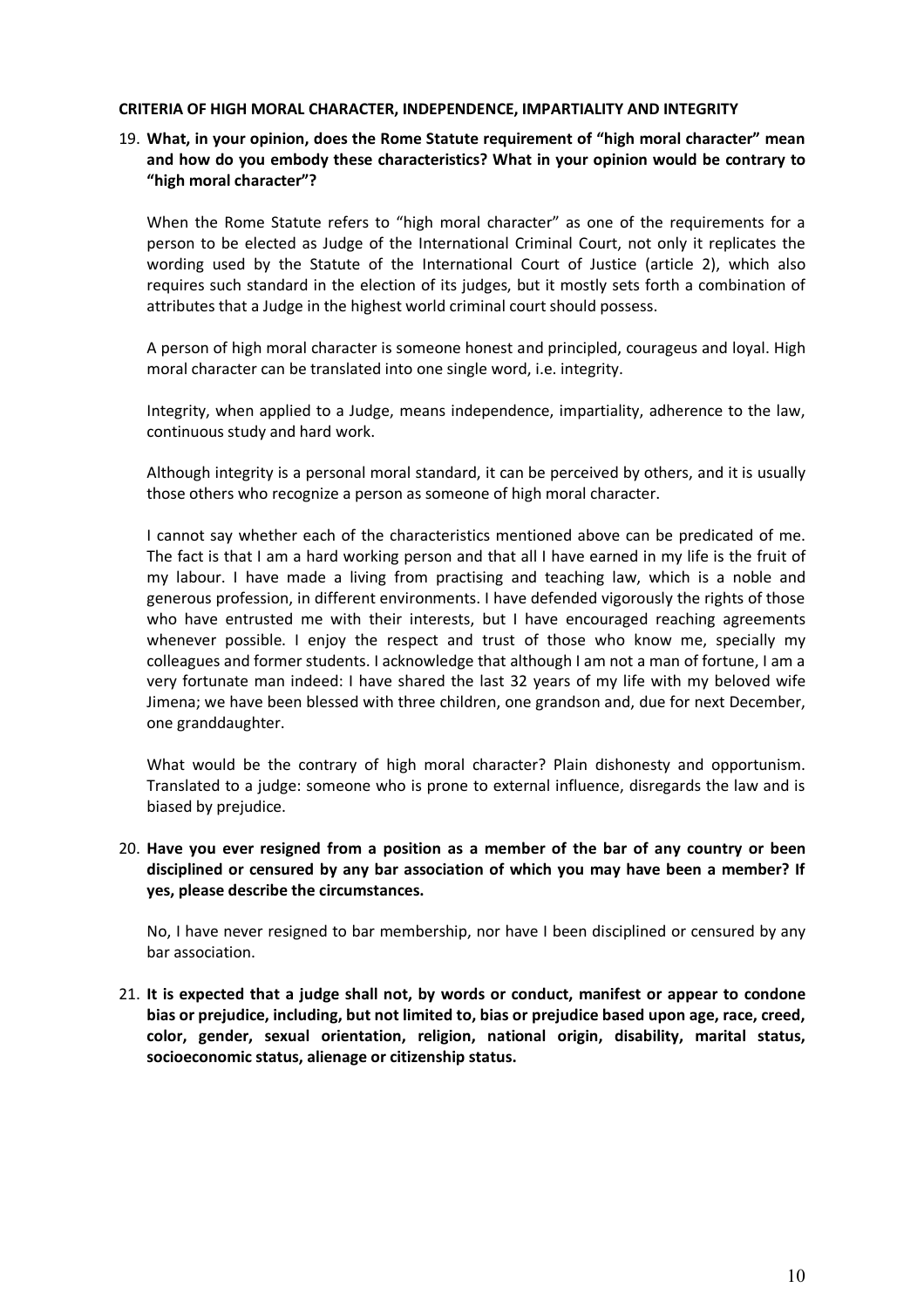## **a) What is your opinion on this expectation?**

I believe that this is the least that should be expected in a judge's, but also in any other person's, behavior and expressions.

**b) Have you ever been found by a governmental, legal or professional body to have discriminated against or harassed an individual on these grounds? If yes, please describe the circumstances.**

No, I have never been found by any such body to have committed acts of discrimination on any grounds.

22. **Are you aware of any formal allegations made about you related to professional misconduct, including allegations of sexual harassment, discrimination, or bullying, or any investigations regarding your alleged professional misconduct related to the same? If so, please explain.**

No, I am not aware.

23. **Do you have any reason to believe that any current or former colleagues or professional contacts, if asked, would share concerns regarding your professional conduct?**

No, I do not have any reason to believe that any colleagues or professional contacts may question my professional conduct.

- 24. **Article 40 of the Rome Statute and the ICC 'Code of Judicial Ethics' requires judges to be independent in the performance of their functions.** 
	- **a) What difficulties, if any, can you envisage in taking a position independent of, and possibly contrary to, the position of your government?**

Inasmuch as a person who is elected as an International Criminal Court Judge is not a representative of the State of his or her nationality or of the State that proposed his or her candidacy, the Judge owes no allegiance whatsoever to his or her country or government in the performance of his or her judicial duties.

In addition to that, a Judge must only guide his or her work in Court by the provisions established in the law, as applied to the facts that have been proved in the process.

However, the independence of a Judge has to do not only with his or her dissociation from any interests of the parties to a case under his or her examination, or of other parties, but also with the appearance of impartiality and independence, as perceived by an external observer.

That is why I believe that in such case as the trial involves a national of the same country of origin as the Judge, he or she must recuse him or herself from taking part in the trial. Inasmuch as nationality is a direct and objective link between a person and a State, which establishes reciprocal rights and duties, it is highly likely that a Judge may be, or appear to be, subject to some kind of moral obligation or even prejudicial bias that may impair his or her objectivity when deciding a case involving a national from his or her country of origin.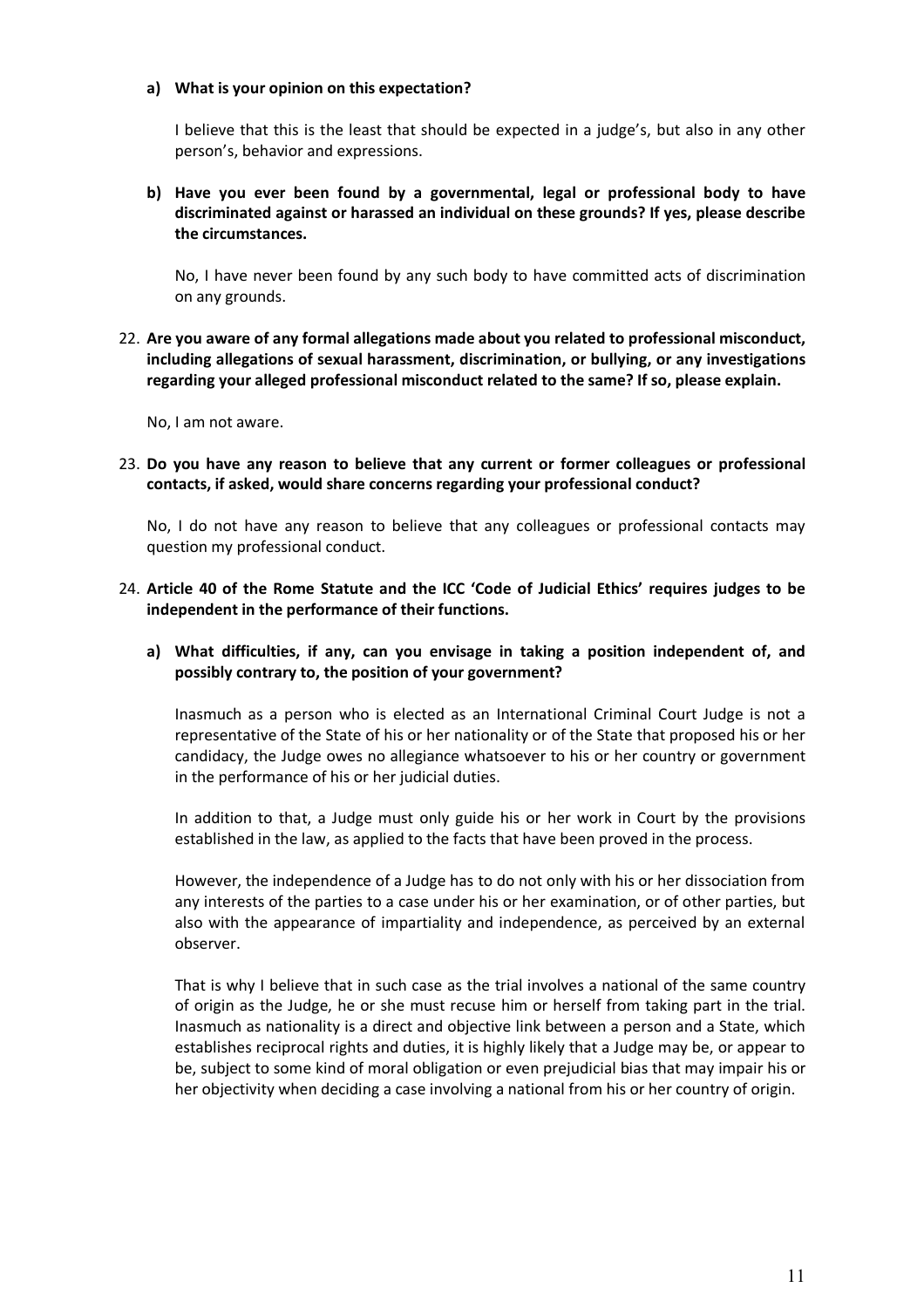## **b) How would you act in cases where significant (direct or indirect) political pressure was exerted upon you and/or you and your colleagues?**

Political pressure is connatural to any high office, and judges, specially international judges, are not exempted from it. However, inasmuch as they have the obligation to be independent and impartial when examining and deciding on a case under their review, and to decide according to the law and the facts that have been proved in the process, any political pressure exerted upon them should be vigorously rejected and denounced.

If political pressure were exerted upon me alone, I would plainly reject it and give notice to the President of the Court. If it were to relapse or carry an element of menace, I would use the Court's mechanisms to denounce it and ask for it to be investigated, judged and punished for Offences against the Administration of Justice under article 70 (d) of the Rome Statute and Chapter 9 of the Rules of Procedure.

If political pressure were exerted upon my fellow judges, I would advice them to reject it and give notice to the President. If I had reason to believe that they may be giving in, I would ask the President to initiate an investigation under article 70 (d) of the Rome Statute and Chapter 9 of the Rules of Procedure.

## 25. **Please describe specific measures you have undertaken to advance a work environment free of bullying, harassment, and other harmful behavior.**

As Dean of the Pontifical Catholic University of Ecuador's Law School, in an unprecedented initiative, I led the School Council into the approval of a Protocol to Eradicate Violence from the University Classroom, in June 2016. On a number of occasions when the Protocol was put to use, very thorough investigations where conducted, in which the presumption of innocence of the accused as well as the rights of the victims where rigorously respected.

Also, at the Office of the State Attorney General, on 9 July 2020, I issued Resolution No. 050, entitled "Internal Protocol for the Prevention of and Protection against Cases of Gender Violence at the Office of the State Attorney General", which is intended to strongly dissuade acts of harassment and sexual violence from occurring in the workplace, and to punish them appropriately if they do occur.

## **OTHER MATTERS**

- 26. **The Rome Statute requires that judges elected to the ICC be available from the commencement of their terms, to serve a non-renewable nine-year term, and possibly to remain in office to complete any trials or appeals. A judge is expected to handle legal matters for at least seven hours per day, five days per week.**
	- **a) Do you expect to be able to serve at the commencement and for the duration of your term, if elected?**

Yes, I do. I cannot foresee any particular reason why I should not be able to serve in such conditions.

**b) To what extent are the judicial tasks described above compliant with your expectations of work standards? Please describe any potential adaptations you may require.**